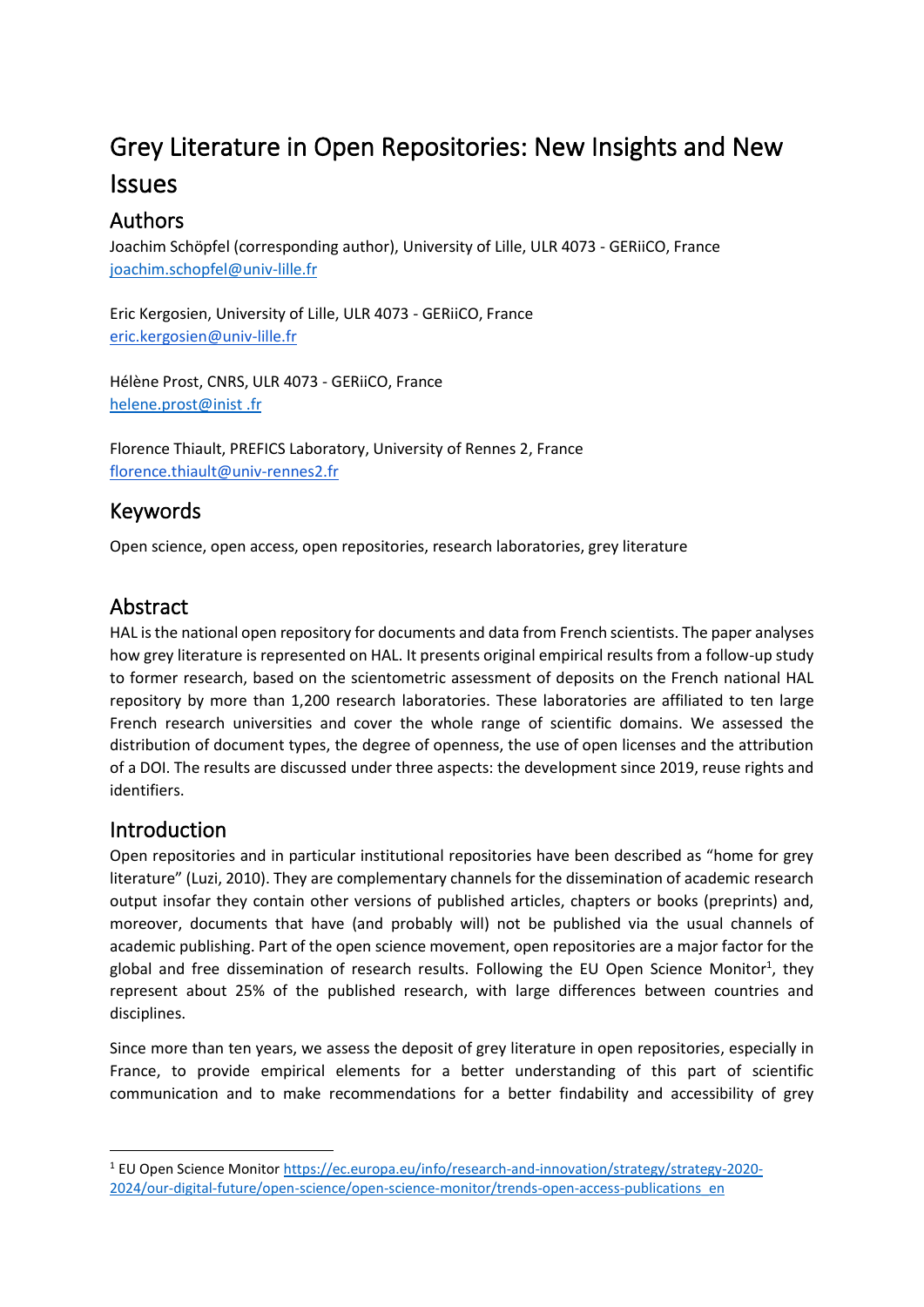resources in repositories (see Schöpfel & Prost, 2010, 2014; Schöpfel et al., 2018, 2019, 2020; Stock & Schöpfel, 2009). Among our main findings:

- All open repositories contain grey literature<sup>2</sup>.
- About one third of all deposits is grey literature.
- The part of grey literature is increasing over the years.
- The accessibility (degree of openness) of grey literature is higher than of commercial academic publications.
- The accessibility of grey literature varies between different repositories and between different document types, theses, reports and working papers being generally more open than conference papers.

In 2020, we presented original empirical results of 973,968 HAL deposits (30% of the total HAL content<sup>3</sup>) of more than 1,200 research laboratories from the ten most distinguished French research universities, including the University of Paris-Saclay ranked #13 by the 2021 Shanghai ARWU<sup>4</sup>. These laboratories cover the whole range of scientific disciplines, including medicine, law, economics and management. Based on this research, our paper contributes to a deeper understanding of the place of grey literature in open repositories through three complementary studies:

- 1. The evolution of the deposit of grey literature: is the part of one third stable over the time? How does the composition of grey literature change with the years?
- 2. The licensing of grey literature: what are the conditions of reuse of grey literature? Is open access to grey literature more "gratis" or more "libre"?
- 3. The existence of DOI for conference papers: which is the part of commercial publishing of conference papers?

In 2020, the major French research organisation CNRS decided the mandatory use of HAL for the reporting and assessment of the performance of the CNRS research laboratories and individual researchers. For this reason, the analysis of the 2021 deposits provides an exhaustive and reliable photography of the academic output and of the part of the grey literature.

# Methodology

This paper presents results from an ongoing research project on open access strategies of French research laboratories<sup>5</sup>; it is a follow-up of two recent studies and employs the same methodology (Schöpfel et al., 2019, 2020). The sample consists of 1,213 research laboratories from the ten universities part of the French excellence initiative (IDEX). We used the laboratories' identifiers in the HAL repository for the API search of each laboratory's deposits (February 2021). The results were analysed based on the laboratory and deposit metadata (domain and discipline, university, deposit type, resource category). The API search retrieved 26 different HAL resource categories<sup>6</sup>; we merged

<sup>&</sup>lt;sup>2</sup> Grey literature has been defined in various manner (Farace & Schöpfel, 2010; Schöpfel, 2011). Usually, grey literature is described as "unpublished", "not peer reviewed" and "not in databases" and meaning most of the time reports and conference papers (Schöpfel & Prost, 2020).

<sup>&</sup>lt;sup>3</sup> HAL is the national open repository for French public research, with more than 2.6 deposits in August 2021 <https://hal.archives-ouvertes.fr/>

<sup>4</sup> Academic Ranking of World Universitie[s https://www.shanghairanking.com/](https://www.shanghairanking.com/)

<sup>5</sup> Project HAL/L[O http://gis-reseau-urfist.fr/hal-lo-valorisation-sur-hal-de-la-production-des-laboratoires-dans](http://gis-reseau-urfist.fr/hal-lo-valorisation-sur-hal-de-la-production-des-laboratoires-dans-lenvironnement-de-la-science-ouverte/)[lenvironnement-de-la-science-ouverte/](http://gis-reseau-urfist.fr/hal-lo-valorisation-sur-hal-de-la-production-des-laboratoires-dans-lenvironnement-de-la-science-ouverte/)

 $6$  These categories may change in the future; in April 2021, a working group recommended a revision of the actual typology, with some new document types, such as data papers and data management plans; cf.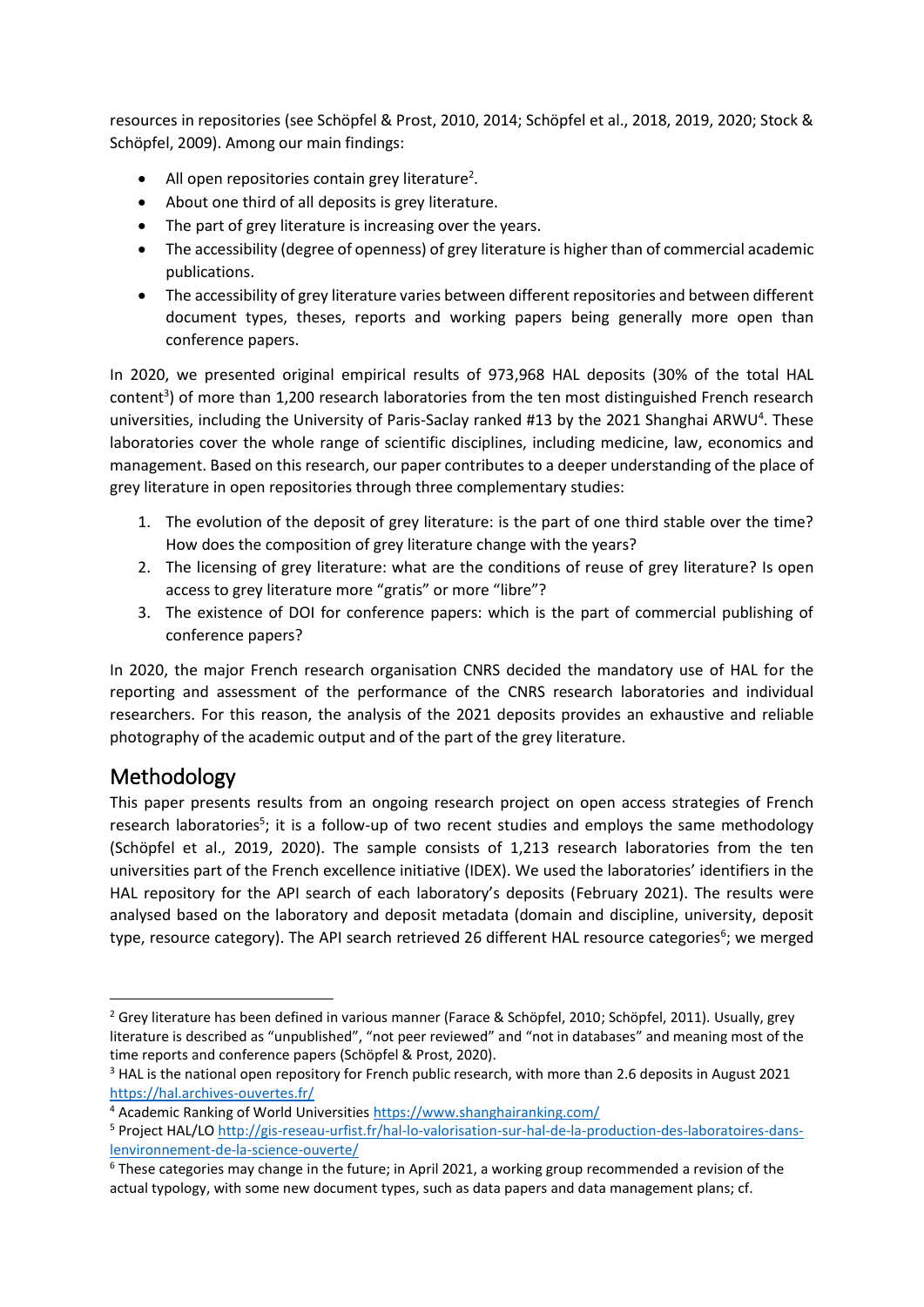and described them in the same way as in 2020 in order to simplify the description of the results (see Annex 1). In addition to the former assessment, we also analysed the availability of a DOI and the use of an open license.

## Results

### *The part of grey literature*

The API query retrieved 1,035,612 deposits which have been authored or co-authored by scientists affiliated to one of the 1,213 research laboratories of our sample. From all these items, 33.4% fall under the category of grey literature (figure 1).



*Figure 1. Part of grey literature (N=1,035,612 deposits)*

Most of the grey literature consists of conference papers (70%), followed by PhD theses (11%) and working papers or preprints (8%). The different types of reports (project reports, activity or annual reports, short reports and report chapters) represent 5% while posters represent 4%. Other resource types are less important, such as BA and Master dissertations, habilitation theses or lectures, totalling together 2% (figure 2).

[https://www.ccsd.cnrs.fr/2021/04/evolution-de-la-typologie-des-documents-dans-hal-les-resultats-du-groupe](https://www.ccsd.cnrs.fr/2021/04/evolution-de-la-typologie-des-documents-dans-hal-les-resultats-du-groupe-de-travail/)[de-travail/](https://www.ccsd.cnrs.fr/2021/04/evolution-de-la-typologie-des-documents-dans-hal-les-resultats-du-groupe-de-travail/)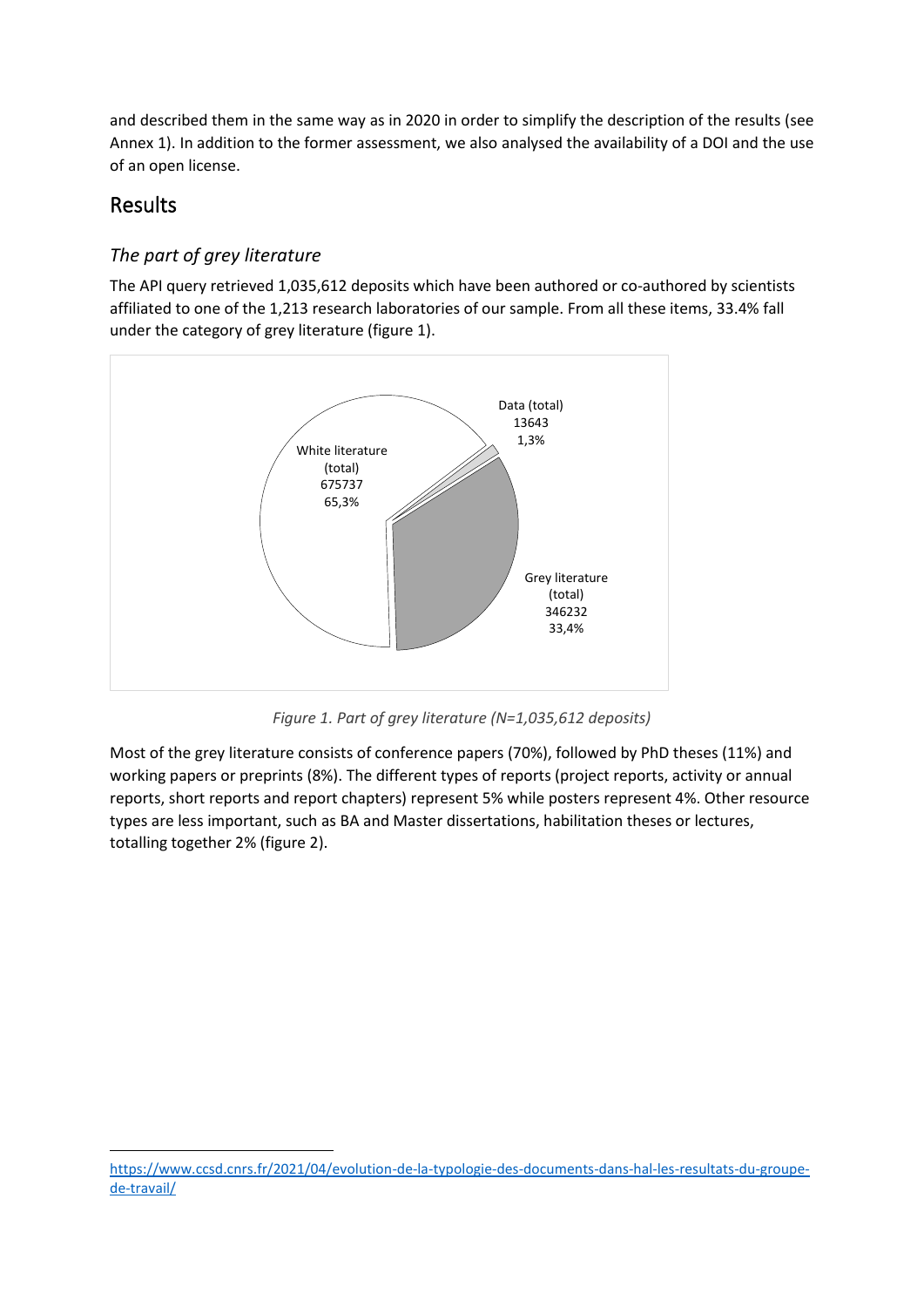

*Figure 2. Types of grey literature (N=346,232 deposits)*

Figure 1 shows that 1% of the deposits are neither white nor grey literature but datasets. HAL was designed as a document server but contains since 2010 the MédiHAL portal with deposits of visual and sound data (still images, videos and sounds), produced within the framework of scientific research. Also, there are some software deposits (codes) due to the partnership between HAL and the international Software Heritage project.

#### *Degree of openness*

The HAL repository contains deposits of full text and files as well as records, i.e., metadata without documents or data files. The part of deposits of full text in our sample is 32.3% which is similar to the overall percentage in HAL (32.9% in August 2021). This part of freely and openly available research output can be interpreted as degree of openness. If all deposits would consist of metadata and data (documents), this degree of openness would be 100%.

Figure 3 shows that the part of items with document and/or data files is significantly higher for grey literature (37.6%) than for white literature (28.2%).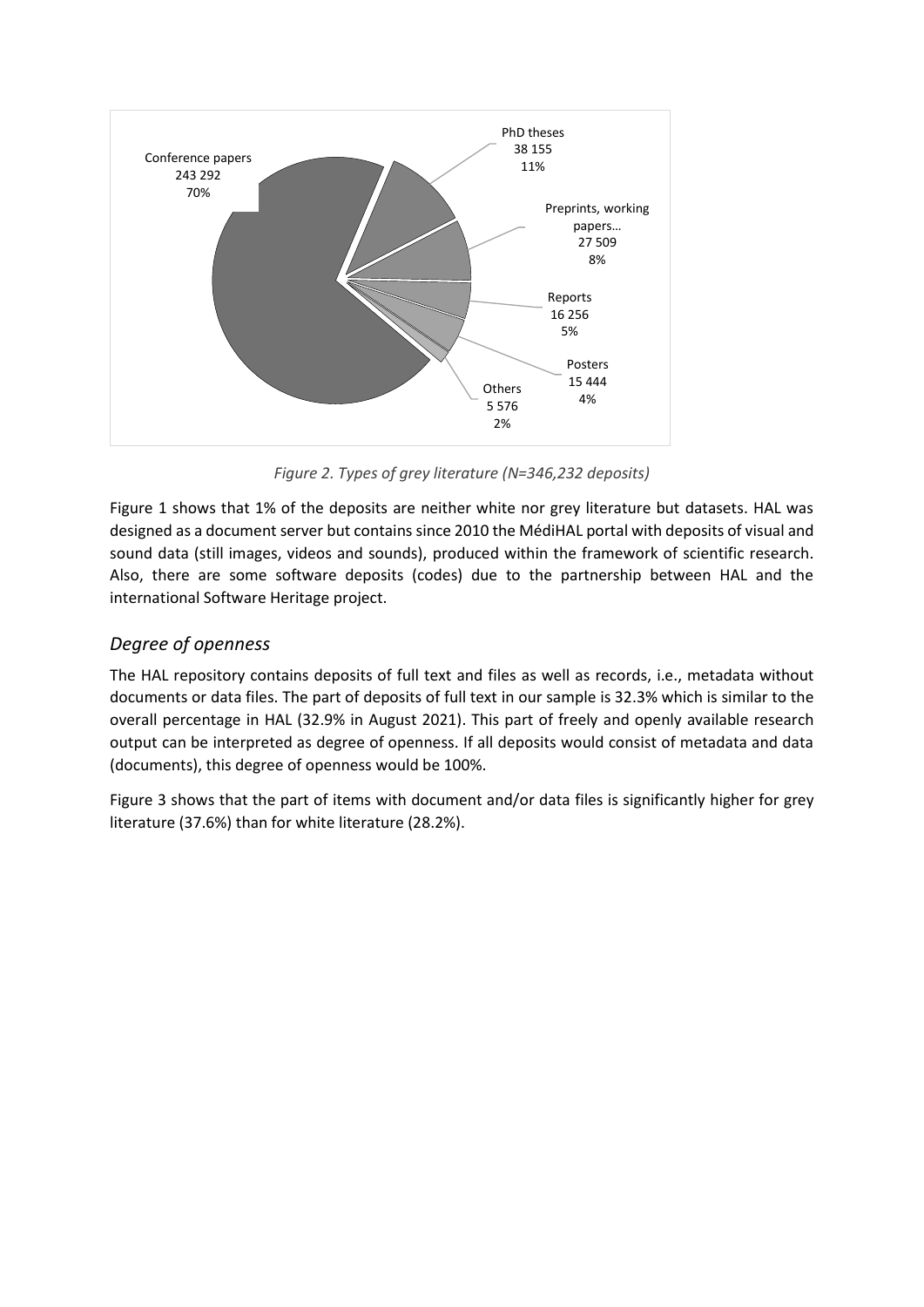

*Figure 3. Deposits with and without document and data files (N=1,031,155 deposits, without annex files)*

The differences between the document types are important. Figure 4 shows the part of full text for the different types of grey literature.



*Figure 4. Grey literature deposits with and without document files (N=346,232 deposits)*

The degree of openness of grey deposits is generally well above the average percentage, between 50% and near to 100%. The explanation of the exceptional part of openly available PhD theses (97%) is that the self-archiving of a PhD thesis on the HAL platform requires systematically the deposit of the text file.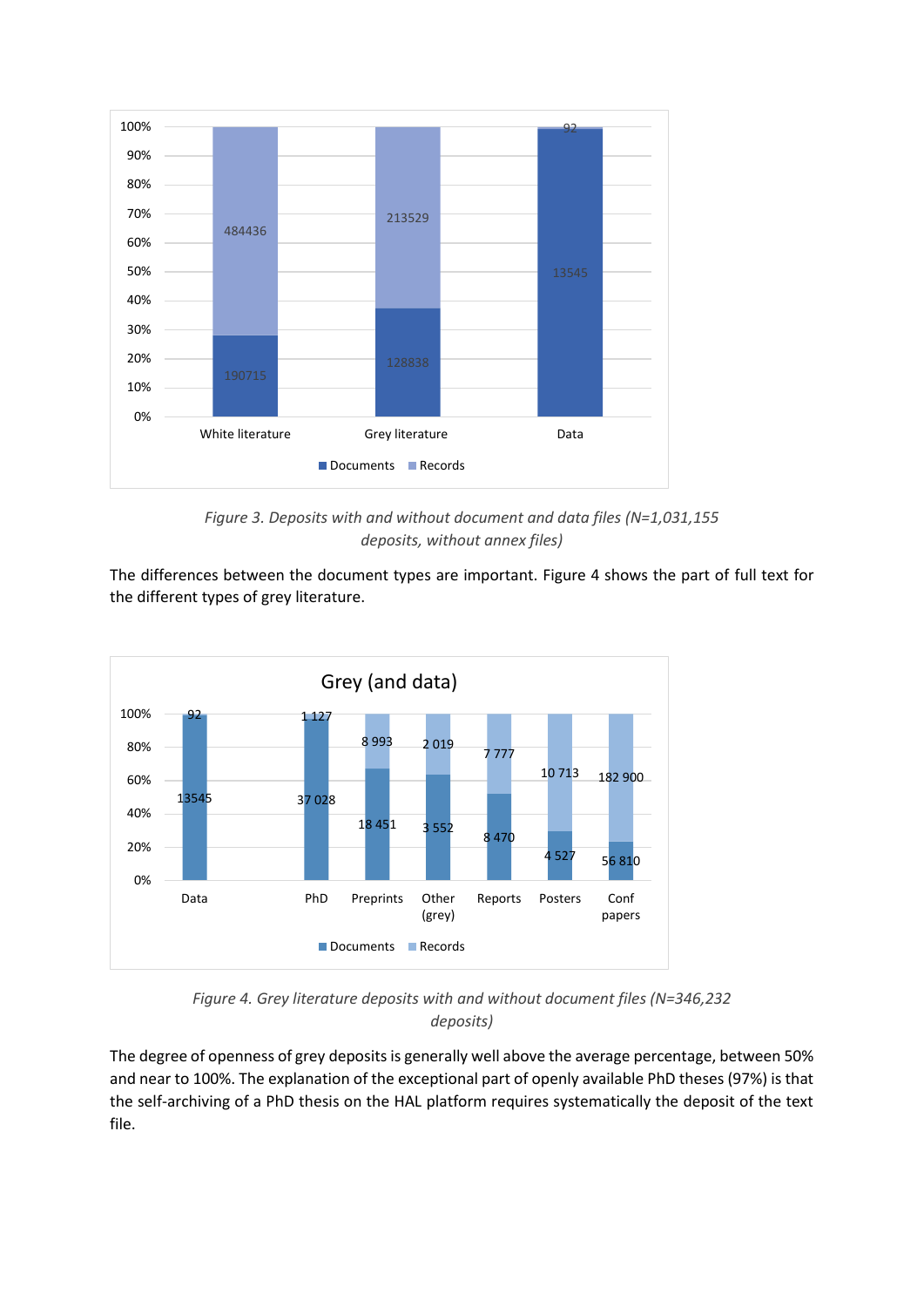The open part of the conference contributions, papers and posters, are lower, with 29% open posters and 23% open papers. This lower degree of openness is similar to the percentage of full text deposits of articles, books, chapters etc. (figure 5).



*Figure 5. White literature deposits with and without document files (N=657,737 deposits)*

31% of the journal articles are openly available on the HAL platform; the degree of openness of chapters, edited and authored books and other white resources is even lower.

Two other observations may be interesting. First, the part of grey literature of all deposits with full text is 40% which is higher than the overall part of grey literature (34%). Second, figures 3 and 4 include the degree of openness of datasets which is exceptionally high (99%); nearly all datasets have been deposited with the data files. Again, the reason is rather simple: MédiHAL, the data portal of HAL, requires the deposit of the data files for each data deposit. Only some software records have been created without the code files.

### *Disciplinary differences*

Each research laboratory has been indexed with a large scientific domain and with a more specific research discipline. In the following, we present the analysis of the HAL deposits regarding four large scientific domains, i.e., science and technology (SciTech), life and medical sciences (BioMed), social sciences and humanities (SSH), and law, economics and management (Law, Econ). Figure 6 shows that there are significant differences between the four domains.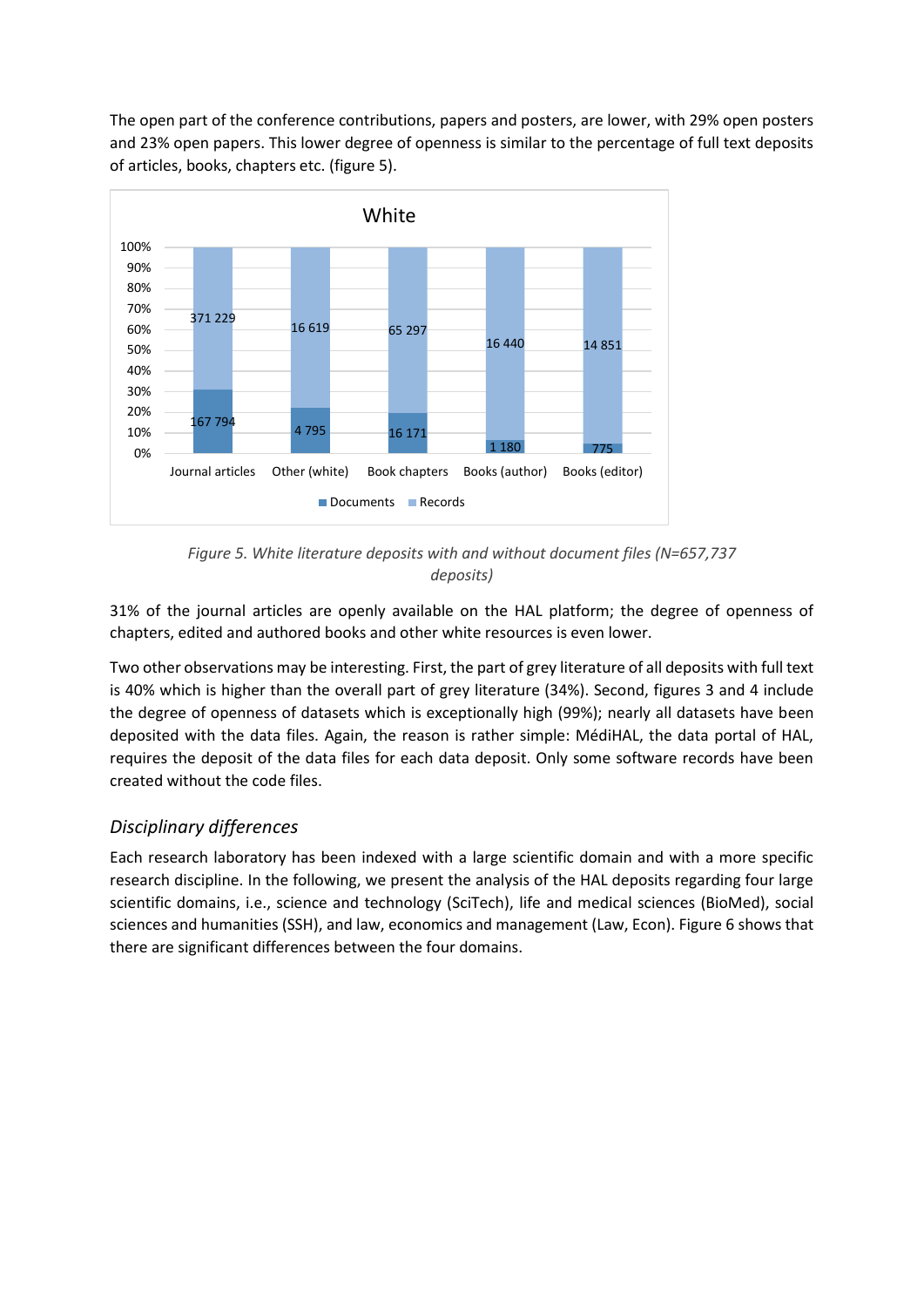

*Figure 6. Degree of openness and part of grey literature in four scientific domains (N=1,035,612 deposits)*

The deposits of the laboratories in life and medical sciences have the highest degree of openness (37%), followed by those in science and technology (35%). The same indicator is lower in social sciences and humanities (27%) and in law, economics and management (18%).

On the other hand, the laboratories in science and technology have the highest part of grey literature (40%), followed by those in social sciences and humanities (29%), law, economics and management (25%) and life and medical sciences (22%).

Figure 7 presents additional results with a more detailed distinction of ten scientific disciplines; the size of the bubbles represents the number of deposits (for the complete figures, see Annex 2).

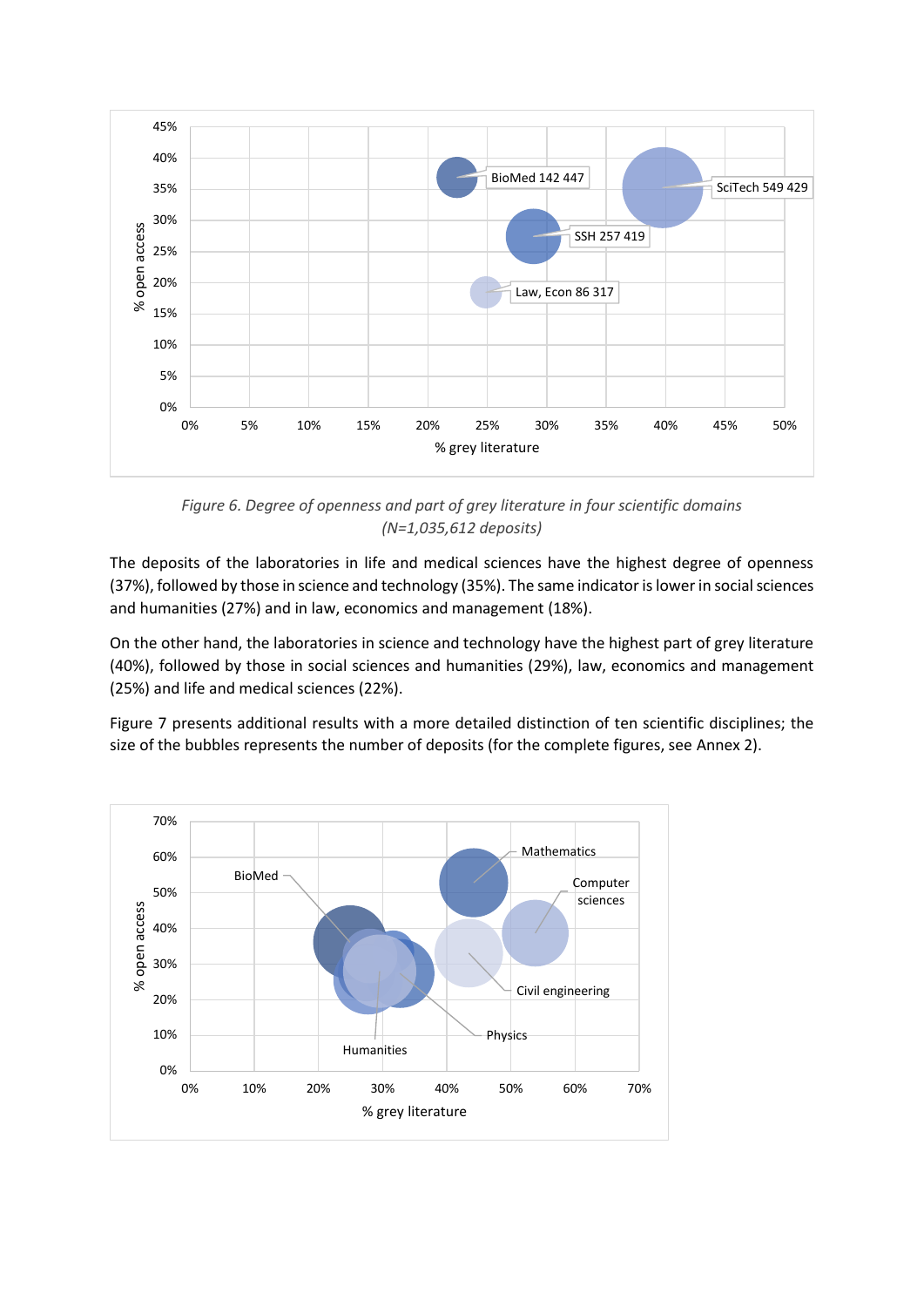For most disciplines, the grey part of the HAL deposits represents more or less 30%, varying from 25% (life and medical sciences) to 33% (physics). Three disciplines have significantly more grey literature: civil engineering (43%), mathematics (44%) and computer sciences (54%). Conference papers represent most of this grey literature.

Regarding open access, the part of openly accessible documents is about 30% for most disciplines, varying from 26% (social sciences) to 36% (life and medical sciences). The degree of openness is higher for computer sciences (39%) and particularly for mathematics (53%).

The mapping of document types against scientific disciplines reveals significant differences regarding open access (degree of openness) and relative importance (part of all deposits) (see table in annex 3). Some observations:

- The only grey document type that is really important are conference papers, especially in life and medical sciences (16%), mathematics (9%) and computer sciences (7%). Compared to the overall number of deposits, other grey resources like reports, preprints or working papers are much less important (even if they may contain unique and significant content).
- For conference papers, the degree of openness is higher in mathematics (39%), humanities (37%) and computer sciences (33%) than in physics (13%) or social sciences (12%).
- Regarding reports, mathematics, computer sciences and civil engineering are the disciplines with the highest degree of openness (>80%).
- Regarding working papers and preprints, humanities, mathematics and computer sciences are the disciplines with the highest degree of openness (>70%).

### *DOI*

A digital object identifier (DOI) is a persistent identifier used to identify objects uniquely. The DOI system has been introduced in 1998 and standardized in 2012 (ISO 26324). Following the DOI website, approximately 257 million DOI names have been assigned to date<sup>7</sup>. While the initial focus on entities was documents/media (e.g., articles and data sets), the DOI system is now moving into parties and licences and extending to other sectors.

The initial initiative was taken by the three major international publishing trade associations in order to develop infrastructure for digital publishing. Today, a large part of DOIs is still attributed to articles, book chapters etc. by stakeholders of the traditional publishing economy.

The analysis of the HAL deposits provides the opportunity to assess the part of DOIs assigned to nonconventional literature, such as dissertations, reports, working papers and communications.

Of 1,179,145 analysed items, 486,474 have a DOI (41%). 90.5% of these deposits with DOI are white literature, mainly journal articles (88%) and book chapters (2%). 9.5% of the deposits are grey literature, mainly communications (9%), posters (0.2%) and preprints (0.3%).

<sup>7</sup> DOI<https://www.doi.org/factsheets/DOIKeyFacts.html>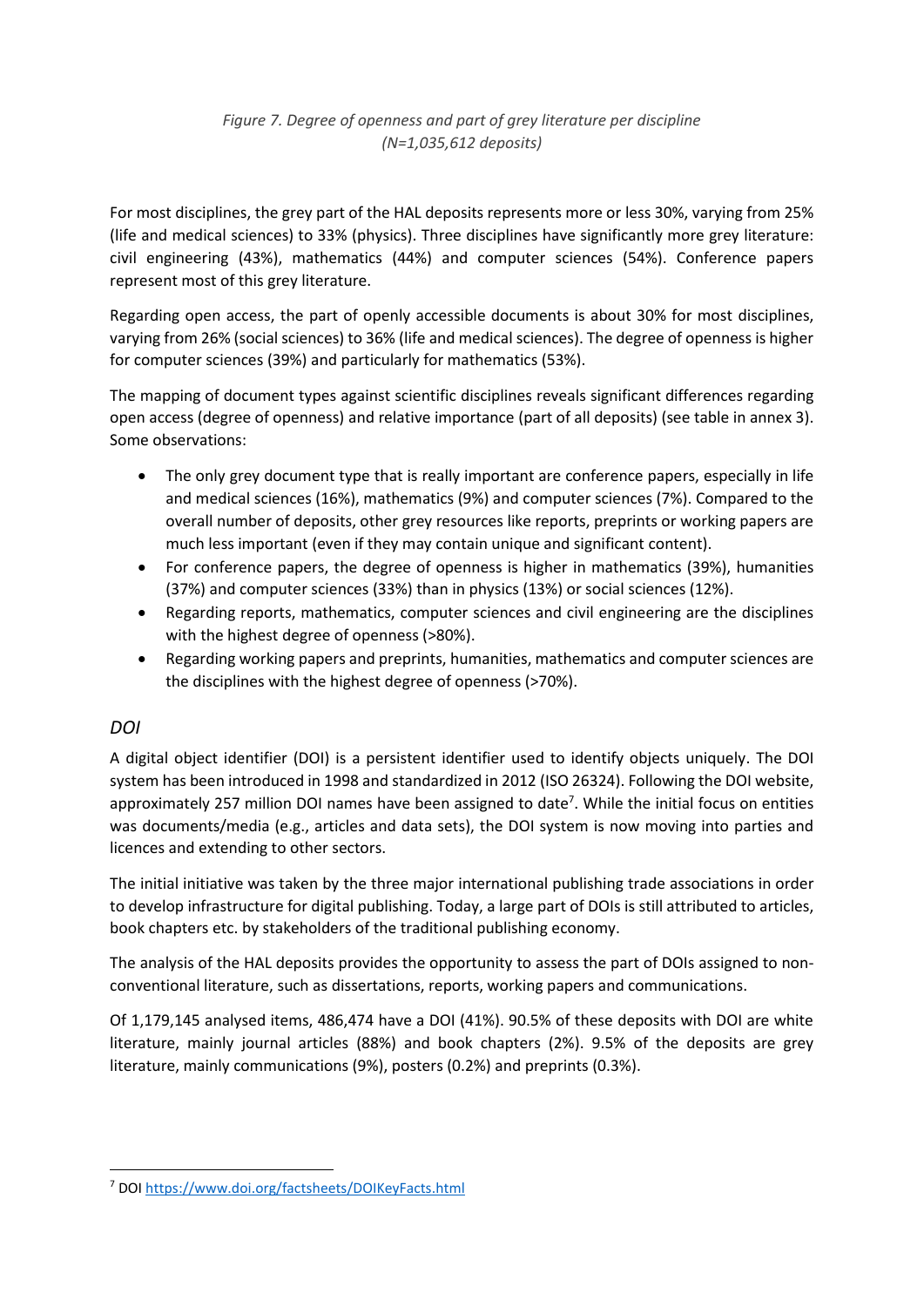

*Figure 8. White literature with DOI (N=768,280 deposits)*

While 70% of all deposited articles have a DOI (the percentage for book chapters is 10%, for edited books 9%) (figure 8), the part of communications with DOI is only 15% (posters 5%, preprints 4%) (figure 9).



*Figure 9. Grey literature with DOI (N=410,865 deposits)*

#### *Licensing*

By default, the deposits of documents on HAL are published under the French IP law. However, HAL offers the possibility to publish with a license, under copyright or in the public domain, with ten different options. We analysed the legal regime of 351,672 published documents on HAL (table 1).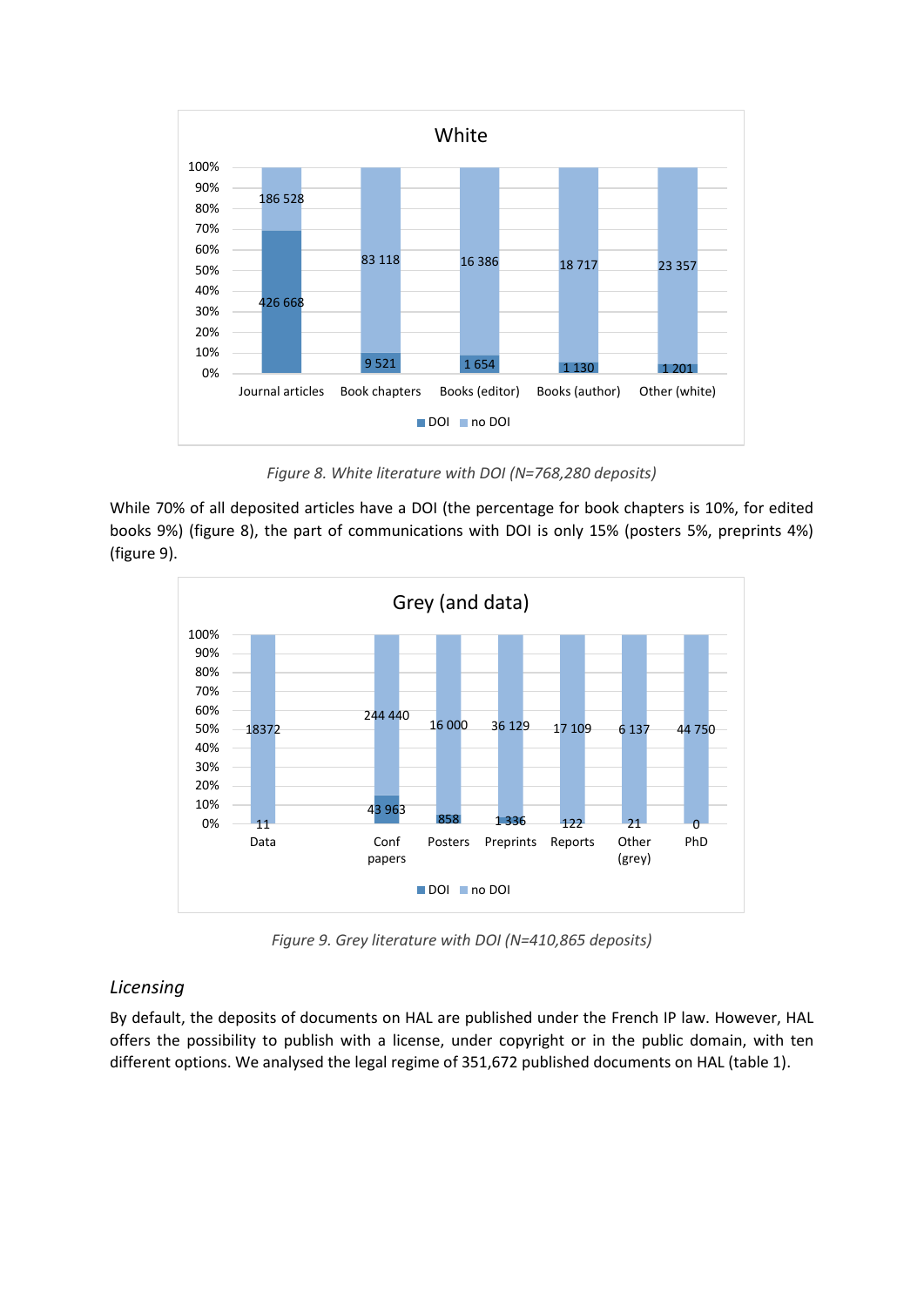| <b>Legal conditions</b>    | <b>Documents</b> | ℅     |
|----------------------------|------------------|-------|
| By default (French IP law) | 298 906          | 85,0% |
| Copyright                  | 9972             | 2,8%  |
| CC-BY                      | 19 309           | 5,5%  |
| CC-BY-SA                   | 2 1 7 8          | 0,6%  |
| CC-BY-NC                   | 4 0 0 3          | 1,1%  |
| CC-BY-NC-SA                | 2 1 8 6          | 0,6%  |
| CC-BY-ND                   | 1078             | 0,3%  |
| CC-BY-NC-ND                | 10 3 94          | 3,0%  |
| CCO Public Domain Zero     | 82               | 0,0%  |
| NC Public Domain Mark      | 29               | 0,0%  |
| Etalab Open License        | 99               | 0,0%  |
| Public domain              | 3436             | 1,0%  |

*Table 1. Legal regime of publishing (N=351,672)*

85% of the documents are published under the French IP law, by default. 11% of the documents are published with a Creative Commons<sup>8</sup> or Etalab<sup>9</sup> open license, 1% are published in the public domain, with a CC Zero Public Domain Dedication (CC0), with a NC Public Domain Mark or with a simple public domain indication (figure 10).



*Figure 10. Legal regime of publishing (N=351,672)* 

39,148 documents are published with a Creative Commons license (11%, without CC0). Nearly half of these documents are published with a (liberal) CC-BY Attribution license, 26% are published with a (more restrictive) CC-BY-NC-ND license which doesn't permit any commercial use and any derivatives or adaptations of the work (figure 11).

<sup>8</sup> Creative Common[s https://creativecommons.org/](https://creativecommons.org/)

<sup>&</sup>lt;sup>9</sup> Etalab is the French public agency in charge of the open data strateg[y https://www.etalab.gouv.fr/](https://www.etalab.gouv.fr/)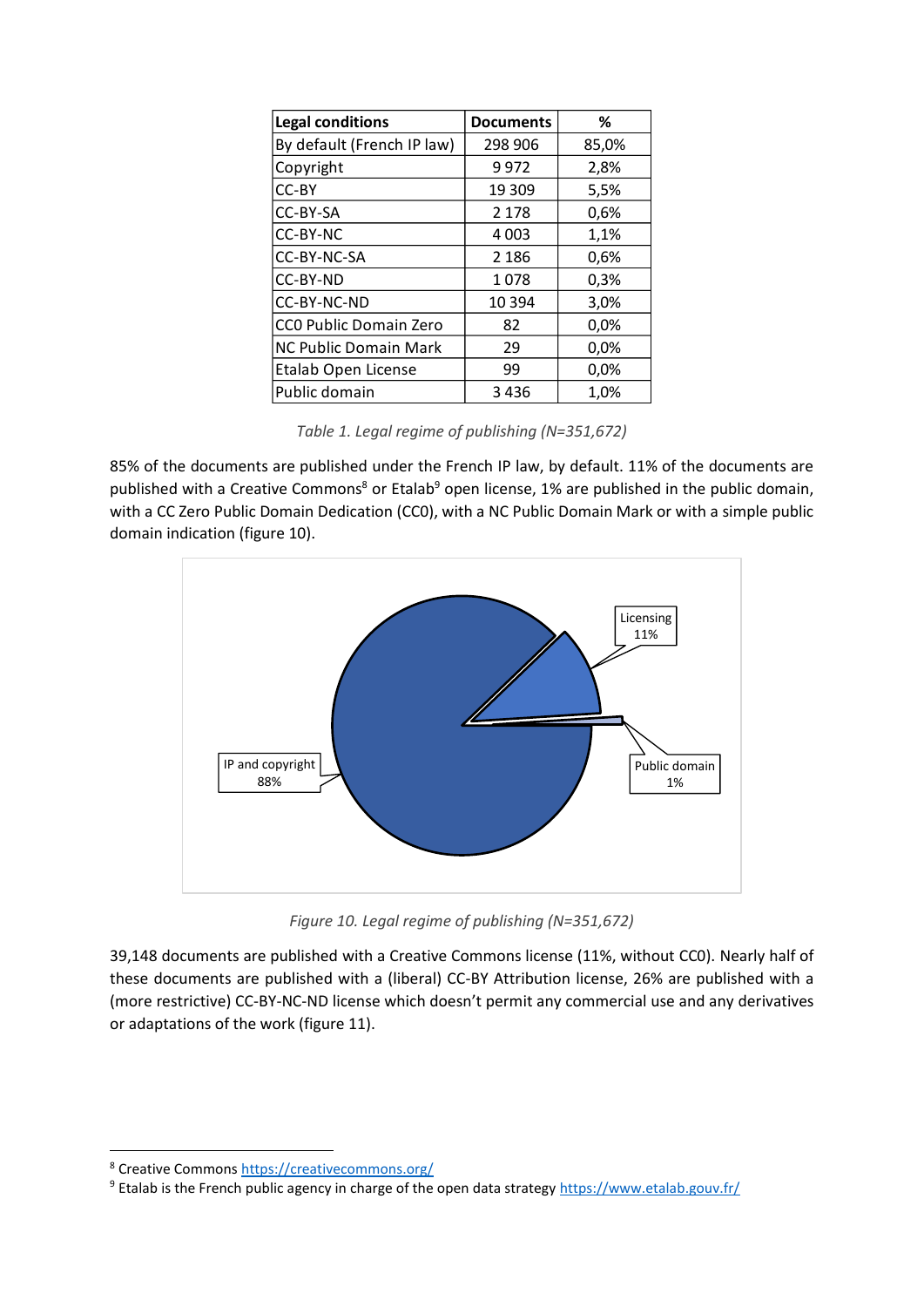

*Figure 11. Creative Commons licenses (N=39,148)*

For a small subsample of 22,508 deposited files from 70 laboratories we analysed the distribution of open licenses and document types. The results can be resumed as follows:

|                 | Grey documents | White documents |  |  |
|-----------------|----------------|-----------------|--|--|
| <b>CC-BY</b>    | 1114           | 3676            |  |  |
| <b>CC-BY-SA</b> | 377            | 262             |  |  |
| <b>CC-BY-NC</b> | 205            | 501             |  |  |
| CC-BY-NC-SA     | 271            | 352             |  |  |
| CC-BY-ND        | 81             | 454             |  |  |
| CC-BY-NC-ND     | 941            | 2316            |  |  |

*Table 2. Publishing with open licenses (N=10,550)*

- Grey items are less often published under an open license than articles, book chapters and other "white" documents. In fact, open licenses are most often applied to the sharing of research data and other materials, like images, AV files or software.
- Regarding different grey items, especially PhD theses are very seldom published under an open license, less often than posters, reports and other, miscellaneous documents.
- The most important licenses applied to grey literature are the liberal CC BY (Attribution) license (37%) and the restrictive CC BY-NC-ND (Attribution-NonCommercial-NoDerivs) license (31%). The main difference with articles, books and so on is that the part of the Wikipedia CC BY-SA (Attribution-ShareAlike) and the more restrictive CC BY-NC-SA (Attribution-NonCommercial-ShareAlike) licenses is more important for the publishing of grey literature (together 21%, against 8% for white items) (table 2).
- Publishing in open domain, for instance with a CC0 (Creative Commons Public Domain Dedication), plays nearly no role for grey items, similar to articles, books and so on.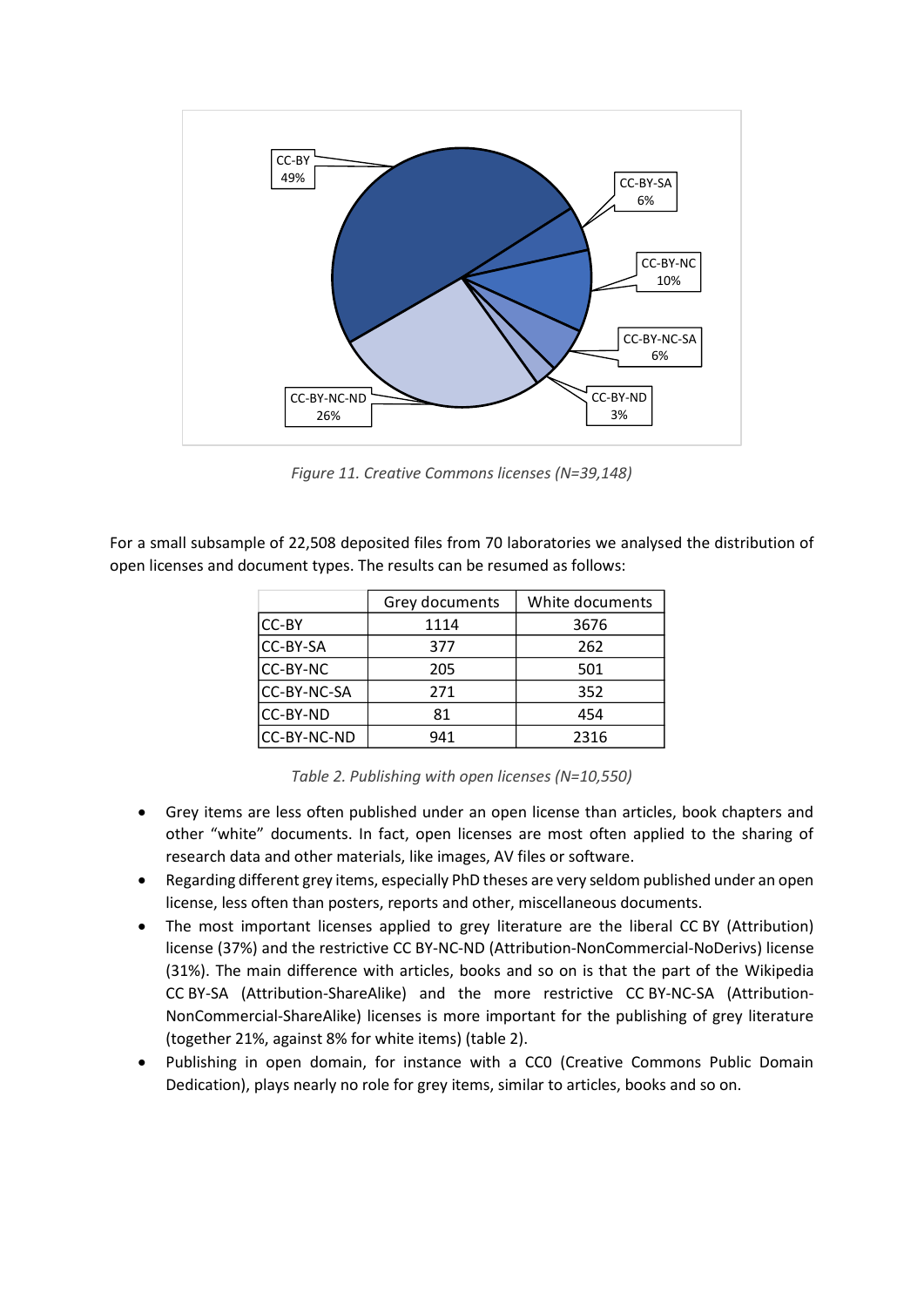# **Discussion**

### *Changes*

Since 2020, the number of grey items in our sample of more than 1,200 research laboratories increased by 2.5% (= 8,491 new deposits). This is less than the overall growth of all deposits (6.3%) and less than the articles, book chapters etc. (white literature) of which the number has risen by 8.1%. As a result, the part of grey literature decreased from 34.7% in 2020 to 33.4% in 2021. This is a general evolution in all domains and disciplines, even if in some disciplines (especially in civil engineering, computer sciences and physics) the observed decrease is a little bit more important than in others.

There are probably two main reasons for this slight relative decrease. The first is the new open access policy launched by the French research organisation CNRS in 2020; researchers from the CNRS laboratories must deposit their publications on the HAL platform for their individual annual assessment, and as this assessment focusses on published articles, their number and part increased in a significant way. The second reason is the secondary exploitation right introduced by the 2016 Digital Law which foster the deposit of published articles on open repositories and in particular, on HAL, and which doesn't include other document types.

However, this development should not be described as an erosion but is probably more as a kind of ceiling or capping of the part of grey literature at a level of about 33%.

Simultaneously, it can be observed that the part of open access among the grey literature slightly increased from 36.6% in 2020 to 37.6% in 2021, which is consistent with the open access strategy of the French government, the universities and research organisations. The differences of openness between the types of grey literature remained stable and unchanged, except for working papers and preprints where the degree of openness increased by 3%. In a more general way, grey items remain more accessible than articles and books, with one exception, like in the past: the openness of communications, i.e., the accessibility of papers presented at scientific events, remains low. Again, there may be at least two reasons for this lack of openness: first, for one part of the communications, there may be simply no written and publishable papers; second, another part of the communications is not really grey literature, as defined by the Luxemburg, New York or Prague definitions, insofar they are published (and controlled) by traditional academic publishing houses. The attribution of DOIs for 15% of the deposited communications is an indication for this distinction.

#### *Reuse rights*

Globally, IP and copyright protection is dominant. Only a small part of documents has been published with open licenses, mostly with the liberal CC-BY license which is the license preferred and fostered by French public research institutions and with the more restrictive CC-BY-NC-ND license. Very few documents have been published in the open domain. Regarding the FAIR principles, this means that the reusability of most of the HAL documents is not very high, in contrast to the research data and other materials deposited on HAL which are more often published under an open license. The results of a small subsample of 70 laboratory collections show that the two Creative Commons ShareAlike licenses are more often used for grey literature than for the sharing of journal articles, book chapters and so on, and that very few PhD theses are published under an open license. However, because of the small size of this subsample we should be careful and avoid generalizing interpretations of these results.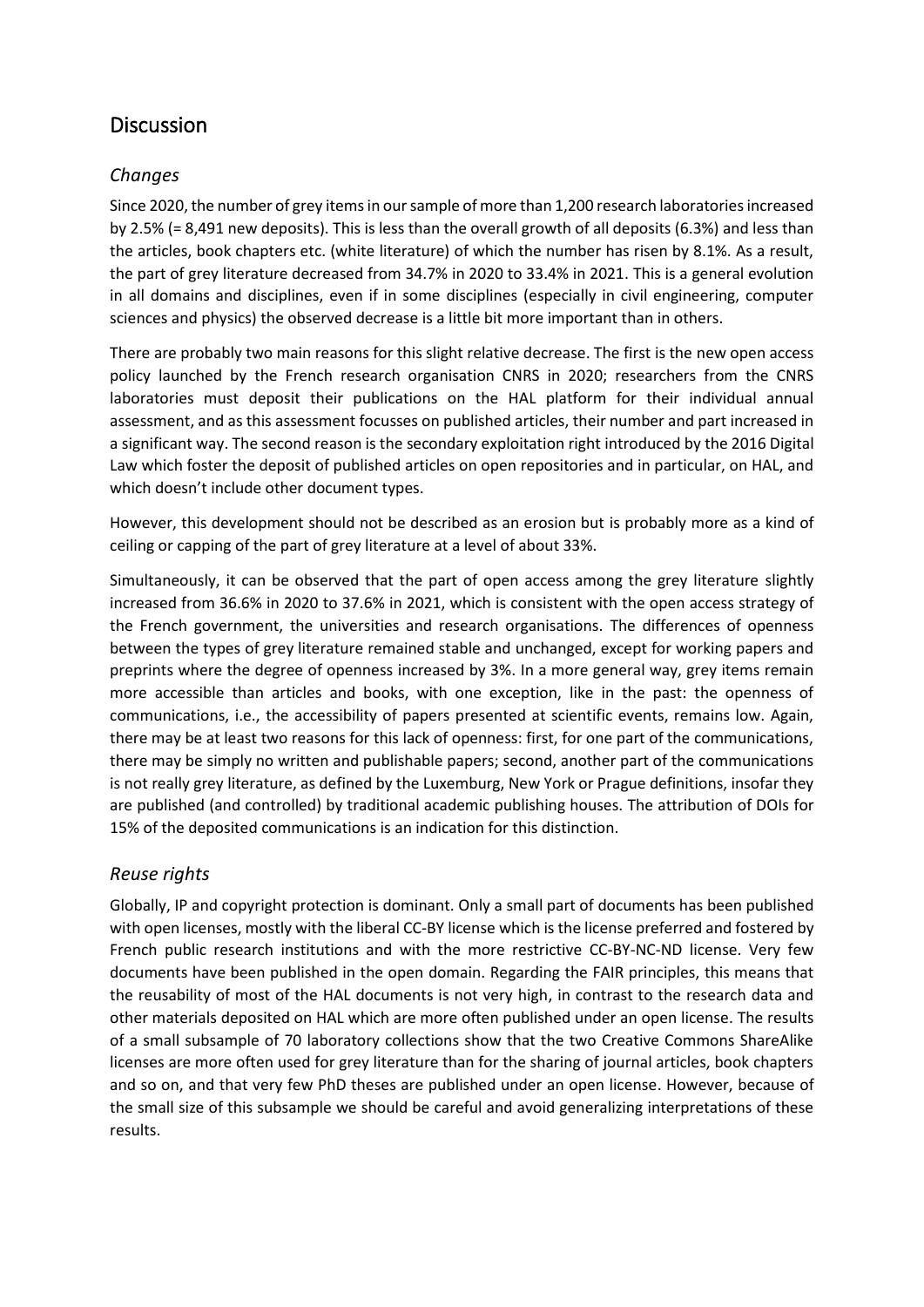#### *Identifiers*

The attribution of DOIs is not limited to documents published by commercial academic publishing houses but in fact, it is. Up to now, very few academic or research institutions assign DOI names to their research output. Perhaps the growing DataCite network will change the game but for the moment, the DataCite DOIs are above all assigned to research data and software, not to other items, even if (at least in France) academic libraries started a discussion about the attribution of DataCite DOIs to documents like dissertation and theses, reports and so on.

Two aspects should be highlighted: As we have already said before, as long as DOIs are not massively assigned to grey literature like dissertation, reports, working papers, conference papers and so on, these documents will remain largely out of scope of altmetrics tools and open science monitoring, as both are mainly (exclusively) based on DOIs (Schöpfel & Prost 2016 and 2019). "Researchers wishing to assess impact of their own grey literature should endeavour to create DOIs where appropriate so persistent identifiers already used to assess impact by other mediums (Altmetric, n.d.) can be extended into the grey literature realm" (Bickley et al., 2021).

The fact that 15% of the deposited communications on HAL have a DOI can be seen as an indication that these deposits are probably not natively grey but white literature, published in proceedings and journals by publishers like Springer Nature, Elsevier, IEEE and so on. Here, we should be careful with the application of the concept of grey literature to documents which in fact are not (are no lo,nger or have never been) grey items.

We already discussed the "greyness" of electronic theses and dissertations (ETDs) elsewhere (Schöpfel & Rasuli, 2018). In France, ETDs became mandatory in 2016. Since then, each PhD dissertation must be submitted to the French national ETD infrastructure STAR, will be available (if not confidential) via the national ETD portal theses.fr and the European portal DART-Europe and is preserved in a national and sustainable long-term dark archive hosted by the public agency CINES. And if not decided otherwise by the author, it will be accessible on the HAL platform (TEL portal) or on an institutional repository, embargoed or not. Thus, French theses have become significantly since 2016 less grey than before, and that is good news.

### Conclusion

Our paper presents empirical results of a follow-up study on the deposits of more than 1,200 French research laboratories on the national open repository HAL. The figures show a significant increase of all deposits since 2020 (+6%), a growth which seems consistent with the global development of scientific performance and with the open science strategy of the French government and institutions.

As in 2020, the part of grey literature is about one third of all deposits, and this part is generally more accessible (with more deposits of document files) than articles and books. The general impression is that of continuity and stability, without significant changes since last year. However, it can be observed that HAL has become (a bit) more open and at the same time, (a little bit) less grey. We have provided some possible reasons for this development, such as the open science strategy of the French government, the secondary exploitation right for French public research and the mandatory open access policy of the CNRS.

In terms of FAIRness, the situation can be described as follows:

| <b>FAIR principle</b> | <b>General observation</b>                            | <b>Grey documents</b> |  |
|-----------------------|-------------------------------------------------------|-----------------------|--|
| Findability           | Less than half of the deposits   Weaker than articles |                       |  |
|                       | have a DOI                                            |                       |  |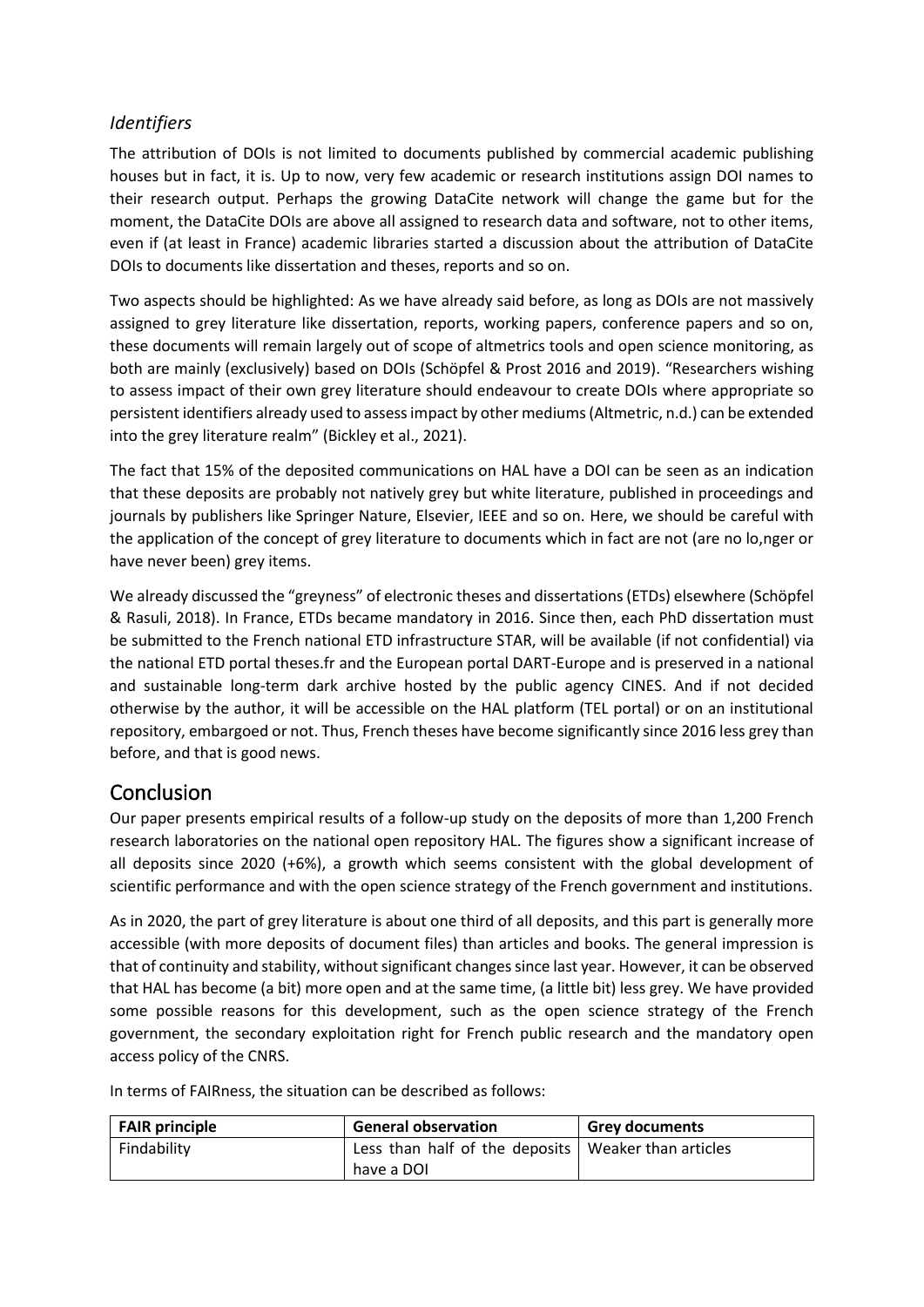| Accessibility    | All deposits are retrievable on $\vert$ Globally better than for articles |         |
|------------------|---------------------------------------------------------------------------|---------|
|                  | HAL with the standard $OAI$ and books                                     |         |
|                  | protocol but only for one third                                           |         |
|                  | the document is accessible                                                |         |
| Interoperability | n/a                                                                       | n/a     |
| Reusability      | Weak - only 15% items are                                                 | Similar |
|                  | released with a license                                                   |         |

The comparison between white and grey deposits shows that the two FAIR principles findability and reusability remain a challenge for the production and the publishing of grey literature on HAL, because of the low levels of DOI assignment and of licensing.

As the deposit of publications on HAL becomes more mandatory and thus, more representative for the overall output of French research laboratories, it is possible that we can see here a kind of ceiling of grey literature, on different levels depending on disciplines and institutions. It will be interesting to assess the impact of new forms of scientific communication, such as webinars or preprints, especially in the aftermath of the Coronavirus pandemics. For the moment, we can't see any significant effect on the HAL platform, probably because these new forms are not relevant for the research assessment, career decisions and so on.

The development of conference papers in particular and of all kind of resources related to scientific events in general will be particularly interesting for the understanding of the future of grey literature. They are not only the most important part of the traditional "grey document types" but they are also somehow on the edge, partly grey, and partly controlled by commercial publishing.

The future will also show how the international (European) open science policy in favour of gold open access (article publishing in open access journals) will impact the development of open repositories like HAL. If more and more articles are freely available on journal platforms, maybe that those repositories will become (again) a home for grey literature, not controlled by commercial publishing. Perhaps this will also change our understanding of this part of scientific communication.

### Acknowledgments

The study is part of the research project HAL/LO funded by GIS "Reseau URFIST" from 2019-2021 with 10,000 euros. We would like to express our gratefulness to the whole project team for rich discussions and especially to Bernard Jacquemin for data extraction from the HAL platform, and we would also like to thank Bénédicte Kuntziger from the CCSD for helpful advice.

### References

- Bickley, M., Kousha, K., & Thelwall, M. (2021). A systematic method for identifying references to academic research in grey literature. *18th International Conference on Scientometrics & Informetrics Proceedings*, 121–132.
- Farace, D., & Schöpfel, J. (Eds.). (2010). *Grey Literature in Library and Information Studies*. Berlin, De Gruyter Saur.
- Luzi, D. (2010). Grey Documents in Open Archives. *The Grey Journal*, 6(3), 137–144.
- Schöpfel, J., & Prost, H. (2010). *Développement et Usage des Archives Ouvertes en France. Rapport. 1e partie : Développement*. Université de Lille 3.
- Schöpfel, J., & Prost, H. (2014). Degrees of Openness. Grey Literature in Institutional Repositories. In *GL16 Sixteenth International Conference on Grey Literature. Grey Literature Lobby: Engines and*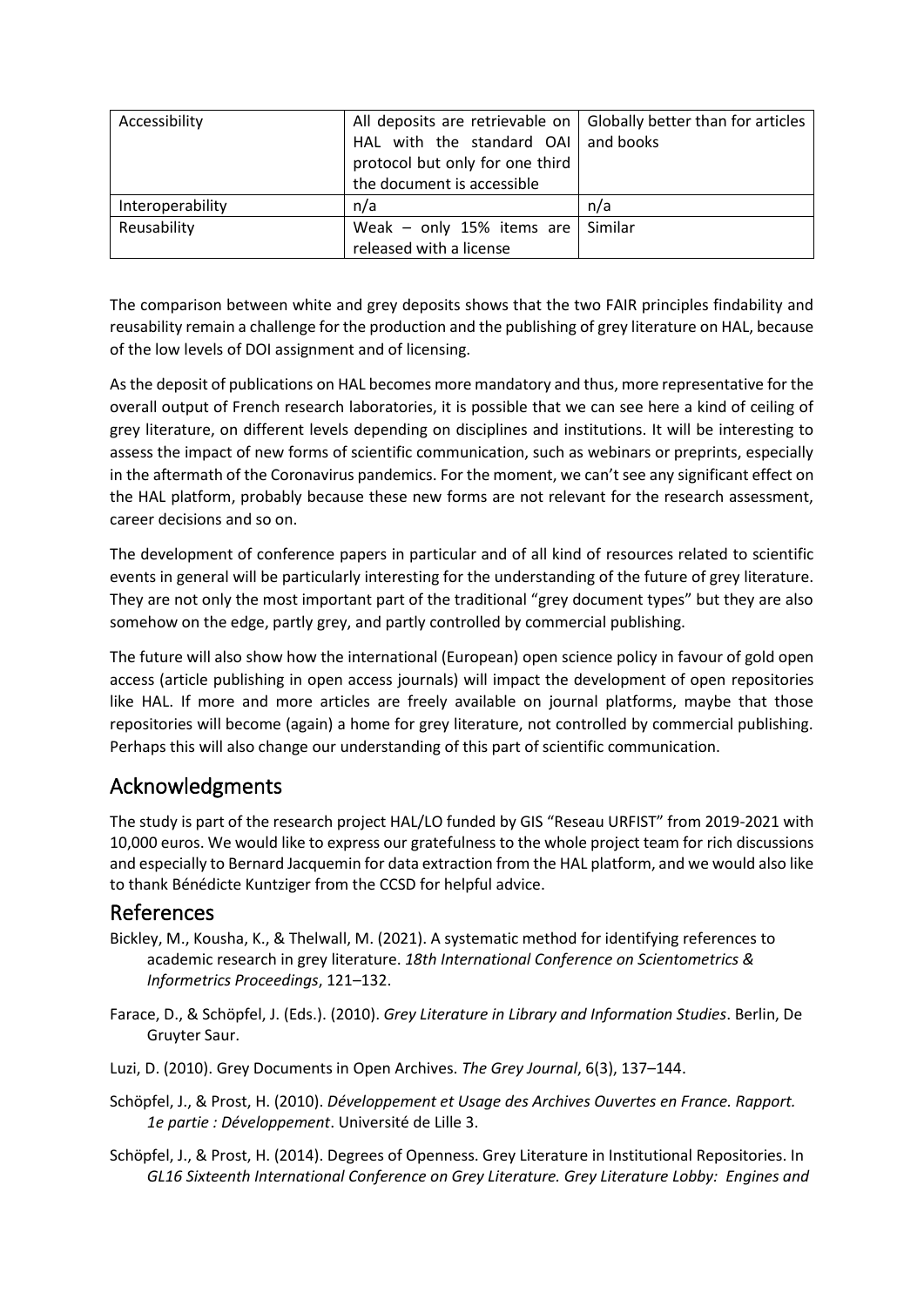*Requesters for Change.* 8-9 December 2014, Library of Congress, Washington D.C., USA (pp. 75– 85). Amsterdam: TextRelease.

- Schöpfel, J., & Prost, H. (2016). Altmetrics and Grey Literature: Perspectives and Challenges. *GL18 Eighteenth International Conference on Grey Literature.* 28-29 November 2016, New York Academy of Medicine, New York NY, USA.
- Schöpfel, J., & Prost, H. (2019). The scope of open science monitoring and grey literature. *12th Conference on Grey Literature and Repositories*, National Library of Technology (NTK), 17 October 2019, Prague, Czech Republic.
- Schöpfel, J., & Prost, H. (2020). How scientific papers mention grey literature: a scientometric study based on Scopus data. *Collection and Curation*, 40(3), 77-82.
- Schopfel, J., & Rasuli, B. (2018). Are electronic theses and dissertations (still) grey literature in the digital age? A FAIR debate. *The Electronic Library*, 36(2), 208–219.
- Schöpfel, J., Prost, H., Fraisse, A., & Chaudiron, S. (2018). Valoriser les publications d'un laboratoire universitaire dans l'environnement de la science ouverte : Retour d'expérience de la collection GERiiCO sur HAL. In *ICOA 2018 3e colloque international sur le libre accès,* 28-30 November 2018, Rabat, Morocco.
- Schöpfel, J., Prost, H., & Ndiaye, E.H.I. (2019). Going Green. Publishing Academic Grey Literature in Laboratory Collections on HAL. In *GL2019, 21st International Conference on Grey Literature. Open Science Encompasses New Forms of Grey Literature,* 22-23 October 2019, TIB, Hannover, Germany.
- Schöpfel, J., Kergosien, E., Prost, H., & Thiault, F. (2020). The Grey Side of the Green Road. Empirical Assessment of Academic Publishing in the HAL Open Repository. *GL2020. 22nd International Conference on Grey Literature, Applications of Grey Literature for Science and Society,* 19 November 2020, Rome, Italy.
- Stock, C., & Schöpfel, J. (2009). Grey literature in French digital repositories: a survey. In *GL10 Tenth International Conference on Grey Literature: Designing the Grey Grid for Information Society,*  Amsterdam, 8-9 December 2008 (pp. 39–53). Amsterdam: TextRelease.

### Annex

*Annex 1 - Resource categories and types*

| <b>HAL category</b> | <b>Merged category</b> | <b>Resource type</b> |
|---------------------|------------------------|----------------------|
| Journal article     | <b>Articles</b>        | White                |
| Book (author)       | Books (author)         | White                |
| Book (editor)       | Books (editor)         | White                |
| Book chapter        | <b>Book chapters</b>   | White                |
| Other               | Other (white)          | White                |
| Communication       | Conference papers      | Grey                 |
| Poster              | Posters                | Grey                 |
| PhD thesis          | <b>PhD theses</b>      | Grey                 |
| Report              | Reports                | Grey                 |
| Activity report     | Reports                | Grey                 |
| Short report        | Reports                | Grey                 |
| Report chapter      | Reports                | Grey                 |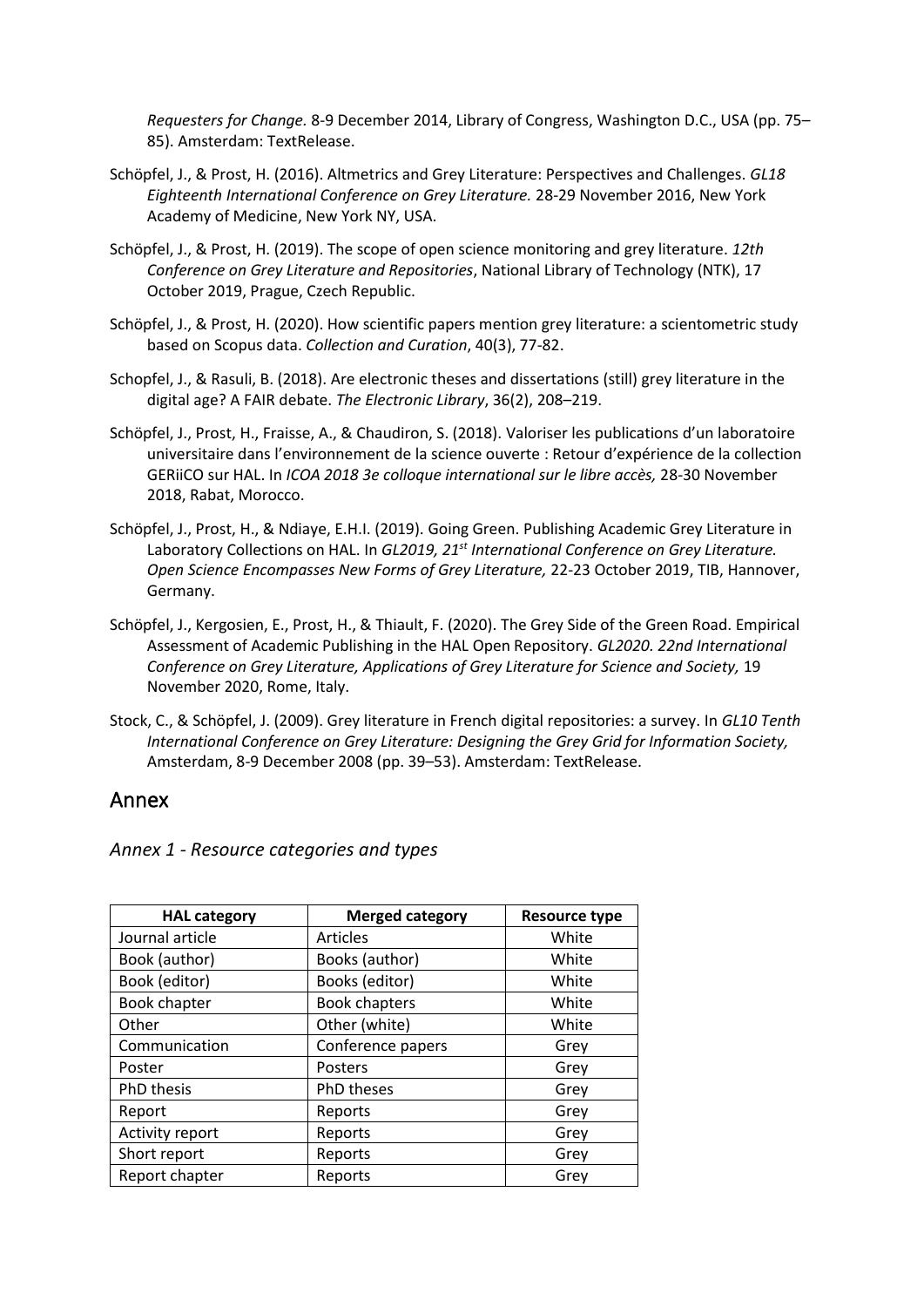| Other report           | Reports            | Grey |
|------------------------|--------------------|------|
| Undefined              | Preprints, working | Grey |
|                        | papers             |      |
| Habilitation           | Other (grey)       | Grey |
| Lecture                | Other (grey)       | Grey |
| Master dissertation    | Other (grey)       | Grey |
| <b>BA</b> dissertation | Other (grey)       | Grey |
| Lecture note           | Other (grey)       | Grey |
| Presentation           | Other (grey)       | Grey |
| Patent                 | Other (grey)       | Grey |
| Image                  | Data               | Data |
| Map                    | Data               | Data |
| Software               | Data               | Data |
| Audio                  | Data               | Data |
| Video                  | Data               | Data |

The HAL category "other" consists of book reviews, encyclopaedia entries, translations etc., most of them reviewed publications. The HAL category "undefined" consists mainly of working papers, preprints and other, non-reviewed and unpublished documents. Some of the HAL resource categories are specific to a particular, institutional workflow (i.e., ingestion of records from institutional partnerships), such as BA dissertations, lecture notes and report chapters; they represent very small figures (<100) and have been merged (reports) or included in the "other" category.

|                       | Nb of deposits | % grey literature | % open access |
|-----------------------|----------------|-------------------|---------------|
| BioMed                | 225 941        | 25%               | 36%           |
| Chemistry             | 135 541        | 28%               | 28%           |
| Mathematics           | 87 176         | 44%               | 53%           |
| Physics               | 197 509        | 33%               | 27%           |
| Agronomy, ecology     | 73 530         | 32%               | 34%           |
| Social sciences       | 199 633        | 28%               | 26%           |
| Earth sciences, space | 124 108        | 28%               | 32%           |
| Computer sciences     | 185 032        | 54%               | 39%           |
| Humanities            | 223 067        | 30%               | 28%           |
| Civil engineering     | 195 253        | 43%               | 33%           |

#### *Annex 2 – Disciplinary differences*

#### *Annex 3 – Disciplinary differences and document types*

For three grey document types: conference papers, reports and working papers/preprints.